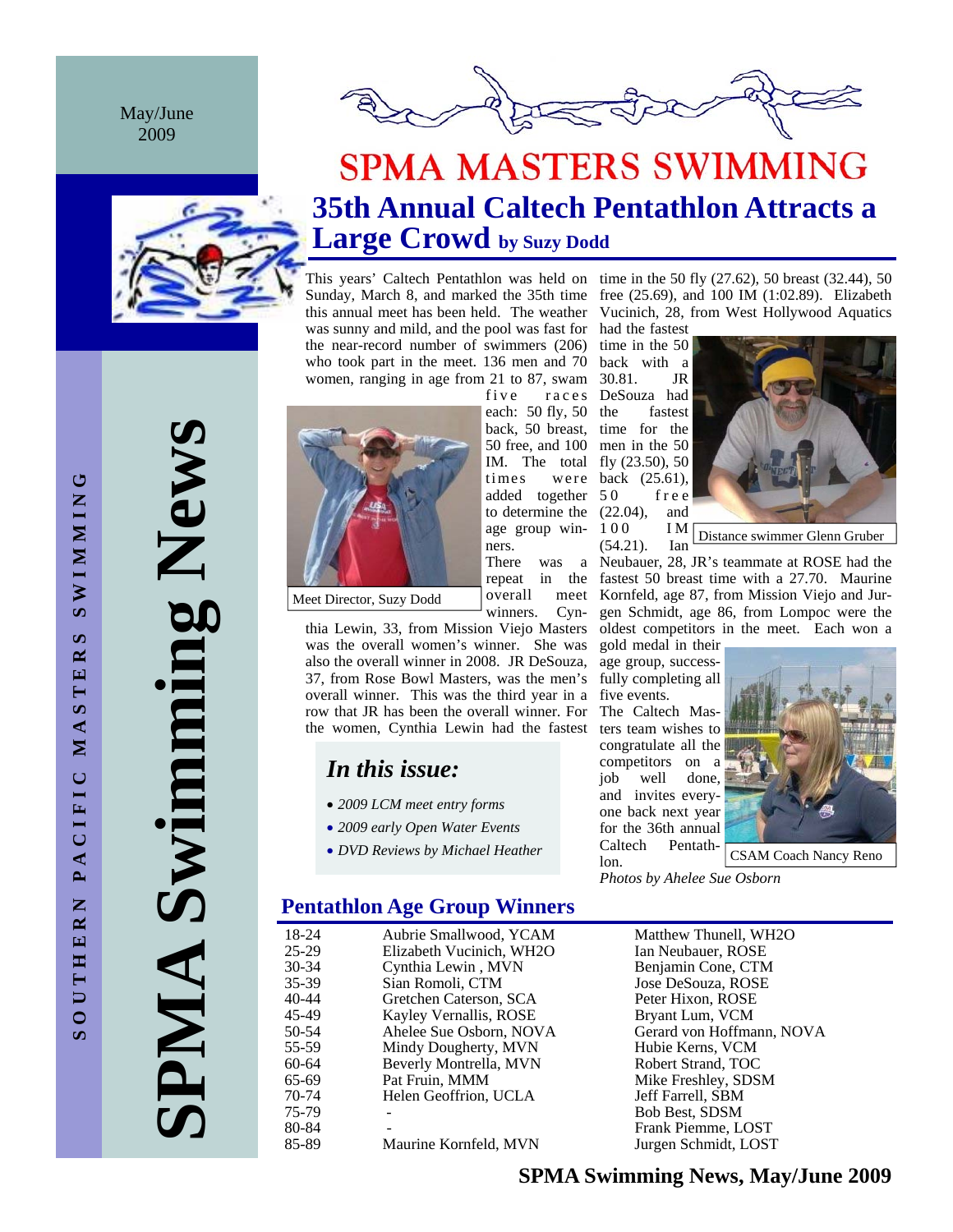# SWIM FOR LIFE!

## **SAN LUIS OBISPO, SANTA BARBARA (North) and KERN**<br>ATASCADERO: Team K-man<br>Jeni

## **SANTA BARBARA (South) and VENTURA**

**LOS ANGELES (North)** 

**LOS ANGELES (Westside)** EL SEGUNDO MASTERS City of El Segundo (310) 524-2700 x2738<br>
HOLLYWOOD: Hollywood Wilshire YMCA Ricardo Espinoza (213) 639-7547, ricardo

**LOS ANGELES (Central and South)** 

#### **LOS ANGELES (South Bay and East County)**

## **INLAND EMPIRE**<br>**BEAUMONT Masters**

**ORANGE COUNTY**<br>ALISO VIEJO: Renaissance Club Sport **LAS VEGAS**<br> **HENDERSON Southern Nevada Masters** 

ATASCADERO: Team K-man Jennifer Glenesk (805) 434-1912, jglenesk @charter.net, www.teamkman.org<br>ATASCADERO: No. SLO Masters Kass Flaig (805) 704-9797, kassflaig @hotmail.com, c2multisport.com ATASCADERO: No. SLO Masters Kass Flaig (805) 704-9797, kassflaig@hotmail.com, c2multisport.com<br>BAKERSFIELD: Gold Wave Masters Rafael Guijarro (661) 472-7246, rago2000@sbcglobal.net BAKERSFIELD: Gold Wave Masters **Rafael Guijarro (661) 472-7246**, rago2000@sbcglobal.net<br>BAKERSFIELD Swim Club **Rafael States Register Registers** Keith Moore, bsc@bakersfieldswimclub.org, www.bakers BAKERSFIELD Swim Club<br>BAKERSFIELD Aquatics Club Charles Pike (661) 395-4663, bakersfieldaquatics @yahoo.com, www.bakersf Charles Pike (661) 395-4663, bakersfieldaquatics@yahoo.com, www.bakersfieldaquatics.org LOMPOC: Lompoc's Other Swim Team Frank Piemme (805) 735-7574, conniefrank @verizon.net<br>PASO ROBLES: North County Aquatics Nancy Sznejkowski (805) 238-5591, betco@yahoo.com, r PASO ROBLES: North County Aquatics Nancy Sznejkowski (805) 238-5591, betco@yahoo.com, northcountyaquatics.org<br>Philip Yoshida (805) 543-9515, office@sloswimclub.org. www.sloswimclub.org SAN LUIS OBISPO Masters<br>
SAN LUIS OBISPO: Kennedy Club Masters<br>
Einda Stimson (805) 781-3488 x 17, sloaquatics@kennedyclubs.com, www.kenne Linda Stimson (805) 781-3488 x 17, sloaquatics@kennedyclubs.com, www.kennedyclubs.com SANTA MARIA: Santa Maria Swim Club Mike Ashmore (805) 928-9655, santamariaswim@verizon.com, santamariaswim.net

CAMARILLO: Camarillo YMCA Martin Armstrong (805) 794-5525, kelpbedd@yahoo.com, www.ciymca.org<br>CARPINTERIA: Channel Island Vic Anderson (805) 403-5425, delphis13@msn.com, channelislandmasters.b CARPINTERIA: Channel Island Vic Anderson (805) 403-5425, delphis13@msn.com, channelislandmasters.blogspot.com<br>OJAI: Ojai Masters Ulgaspot.com<br>Rick Goeden (805) 646-6884, theswimguy@sbcglobal.net OJAI: Ojai Masters **Calcularis Rick Goeden (805) 646-6884**, theswimguy@sbcglobal.net<br>
SANTA BARBARA: UCSB Masters **Rick Goeden (805) 893-2505**, ucsbmasters @gmail.co SANTA BARBARA: UCSB Masters Naya Higashijima (805) 893-2505, ucsbmasters@gmail.com<br>SANTA BARBARA Masters SB Swim Office (805) 966-9757, swimoffice@sbswim.org SANTA BARBARA Masters SB Swim Office (805) 966-9757, swimoffice@sbswim.org<br>SANTA BARBARA: Oceanducks Emilio Casanueva (805) 637-8331, emilio@zapallar.net SANTA BARBARA: Oceanducks Emilio Casanueva (805) 637-8331, emilio@zapallar.net<br>
THOUSAND OAKS: Conejo Simi Aquatics Nancy Kirkpatrick-Reno (818) 469-9972, nancy@cnkinv THOUSAND OAKS: Conejo Simi Aquatics Nancy Kirkpatrick-Reno (818) 469-9972, nancy @cnkinvestments.com, www.csaswim.com<br>THOUSAND OAKS: Daland Masters Kevin Lane (818) 917-6930 klane1956ct@shcølobal net\_www.dalandswim.com THOUSAND OAKS: Daland Masters Kevin Lane (818) 917-6930, klane1956ct@sbcglobal.net, www.dalandswim.com<br>THOUSAND OAKS: South Coast Aquatics Matt Warshaw (805) 660-2082, matt@southcoastaquatics.com, www.southcoasta THOUSAND OAKS: South Coast Aquatics Matt Warshaw (805) 660-2082, matt@southcoastaquatics.com, www.southcoastaquatics.com<br>Matt Warshaw Matters Matters Matt Matt Matt Marshaw (805) 660-2082, matt@southcoastaquatics.com, www. VENTURA COUNTY Masters<br>
VENTURA · Rio Mesa Masters Toby Petty (805) 642-6674 tonthego()0@shcglobal net\_riomesaswimclub.org<br>
VENTURA · Rio Mesa Masters Toby Petty (805) 642-6674, tonthego00@sbcglobal.net, riomesaswimclub.com

Christine Dahlstrom-Maki (909)477-2011, christine\_dahlstrom@yahoo.com LANCASTER: Oasis Masters Tom Otto (661) 948-0057, ottolfixit@hotmail.com<br>
PASADENA: Caltech Masters Tom Collection Suzanne Dodd (626) 449-7536, sdodd@ipac.caltec PASADENA: Caltech Masters Suzanne Dodd (626) 449-7536, sdodd@ipac.caltech.edu<br>PASADENA: Rose Bowl Masters Suzanne Chad Durieux (626) 564-0330, cdurieux @rosebowlaqua PASADENA: Rose Bowl Masters Chad Durieux (626) 564-0330, cdurieux @rosebowlaquatics.org, www.rosebowlaquatics.org<br>
PORTER RANCH: Porter Valley Masters Com Matt Olaya (661) 305-9720, alphamaleswim@gmail.com, www.pymasters.c Matt Olaya (661) 305-9720, alphamaleswim@gmail.com, www.pvmasters.com SANTA CLARITA Masters Lance O'Keefe, lokeefe@santa-clarita.com, pool: (661) 250-3767 WALNUT: Faster Masters Swim Team Louis Boehle (909) 657-7758, louisboehle@mac.com

CALABASAS: City of Calabasas Masters Raine Kishimoto (818) 222-2782 x 110, lkishimoto@cityofcalabasas.com<br>EL SEGUNDO MASTERS City of El Segundo (310) 524-2700 x2738 Ricardo Espinoza (213) 639-7547, ricardoespinoza@ymcala.org L.A. WEST: UCLA Bruin Masters Steve Najera (310) 206-1787, snajera@recreation.ucla.edu<br>MALIBU Community Pool Swims Masters Masters Molly Larson (310) 456-2489 x272. mlarson@ci.malibu.ca MALIBU Community Pool Swims Masters Molly Larson (310) 456-2489 x272, mlarson @ci.malibu.ca.us, www.ci.malibu.ca.us<br>WEST HOLLYWOOD Aquatics Gregg Ogorzelec (310) 288-6555 (team hotline), info@wh2o.org, www.wh2o.org WEST HOLLYWOOD Aquatics Gregg Ogorzelec (310) 288-6555 (team hotline), info@wh2o.org, www.wh2o.org<br>WOODLAND HILLS: Southwest Aq Masters Fred Shaw (818) 347-1637, swamfred@aol.com, www.swam.us Fred Shaw (818) 347-1637, swamfred@aol.com, www.swam.us

Carol Sing (619) 588-2677, swim@swimcatalina.org, swimcatalina.org L.A.: Swimming Los Angeles Matt Harrigan, matt @swimmingla.com or Andy Copley, andy @swimmingla.com<br>L.A. (various locations): SCAQ SCAQ SCAQ Office (310) 390-5700, www.swim.net/scaq L.A. (various locations): SCAQ SCAQ SCAQ Office (310) 390-5700, www.swim.net/scaq<br>
L.A. MID-WILSHIRE: Meridian Swim Club Vanessa Mesia (310) 729-2971, vanessamesia@sbc; L.A. MID-WILSHIRE: Meridian Swim Club Vanessa Mesia (310) 729-2971, vanessamesia@sbcglobal.net, meridiansportsclub.com Vanessa Mesia (310) 729-2971, vanessamesia@sbcglobal.net, www.laac.com SOUTH GATE Masters Swim Team Patricia Mitchell (323) 563-5446, pmitchell@sogate.org

CARSON/LOS ALAMITOS: Long Beach Grunions Yuji Utsumi, (562) 252-0220, info@lbgrunions.com, www.lbgrunions.com Kathy Davids Gore (310) 643-6523, kdavids@socal.rr.com, www.southbayswimteam.org LA MIRADA: La Mirada Armada Beverly Garman (949) 552-1710, ihaccoach@aol.com, swimarmada.com LONG BEACH: Alpert JCC Sascha Bryon-Zwick (562) 426-7601 x1035, sbryanzwick@alpertjcc.org, www.alpertjcc.org LONG BEACH: Long Beach Masters Swim Cindy Summers (562) 416-6755, summerscm@hotmail.com LONG BEACH: Shore Aquatic Masters Robert Lynn (562) 644-3883, europeanhouse@aol.com, www.shoreaquatics.com<br>Corey Lakin (562) 430-1073 x511, clakin@ci.los-alamitos.ca.us, www.ci.los-alar LOS ALAMITOS Masters Corey Lakin (562) 430-1073 x511, clakin@ci.los-alamitos.ca.us, www.ci.los-alamitos.ca.us<br>MANHATTAN BEACH: Magnum Masters Chuck Milam (310) 546-3601, cdmilam@hotmail.com, www.manhattancc.com MANHATTAN BEACH: Magnum Masters Chuck Milam (310) 546-3601, cdmilam@hotmail.com, www.manhattancc.com<br>RANCHO PALOS VERDES: Zenith Aquatics Shari Twidwell (310) 947-1323, shari@zapswimming.com, www.zapswimming RANCHO PALOS VERDES: Zenith Aquatics Shari Twidwell (310) 947-1323, shari@zapswimming.com, www.zapswimming.com<br>TORRANCE : LA Peninsula Swimmers Debi Blair (310) 813-9656, info@lapsmasters.org, www.lapsmasters.org Debi Blair (310) 813-9656, info@lapsmasters.org, www.lapsmasters.org

Christy Arwood (951) 769-2087, christy@nds-ca.net CORONA: Circle City Aquatics Scott Gainey (949) 315-1013, coachgainey@gmail.com, www.ccaqswim.org CORONA: Corona Aquatic Team Masters John Salvino (866) SWM-CRNA, coachsalvino@hotmail.com MURRIETA: MESA Aquatic Masters William Segovia (951) 894-5588, administrator@mesaaquatics.com, www.mesaaquatics.com RIVERSIDE: Riverside Aquatics Assn. Carrie Ridgway (951) 205-2268, info@raa-swim.org, www.raa-swim.org TEMECULA: City of Temecula Masters Gwen WIllcox (951) 694-6410, gwen.willcox@cityoftemecula.org YUCAIPA: Masters of Yucaipa Jason Bradbury (951) 845-7458, ystcoach.jason@verizon.net, yucaipaswim.org

ALISO VIEJO: Renaissance Club Sport <br>COTO DE CAZA: Covotes Club Sport **Alex Isaly (949) 643-6700**, alex.isaly@renaissanceclubsport.com, www.renaissanceclubsport.com/aliso-viejo<br>
Todd Conrad (949) 858-4100 x257, cotocovotes COTO DE CAZA: Coyotes Todd Conrad (949) 858-4100 x257, cotocoyotes@gmail.com Bill Jewell, (949) 466-6523, swimbill@sbcglobal.net, fastswim.org HUNTINGTON BEACH: Golden West Swim Club Cindy Lim (714) 397-0132, cindyhlim@msn.com, goldenwestswimclub.com IRVINE Novaquatics Mike Collins (949) 338-6682, info@novamasters.com, www.novamasters.com IRVINE: UCI Masters Charlie Schober (949) 824-7946, ctschobe@uci.edu, www.masterswim.uci.edu MISSION VIEJO Masters Mark Moore (949) 233-6521, swimoffice@mvnswim.org, mastersmvnswim.org NEWPORT BEACH: Pacific Coast Aquatics Mark Desmond (949) 306-3599, markdesmond@highhopes.ws, pacificcoastaquatics.org NEWPORT BEACH Lifeguard Association Jim Turner (949) 644-3046, jturner@nbfd.net, www.newportlifeguard.org<br>TUSTIN: SOCAL Aquatics com, www.socal Steve Pickell (714) 356-7390, coachsteve@socalaquatics.com, www.socalaquatics.com YORBA LINDA: East Lake Eagle Rays Mike Pawloski (714) 372-6273, bonuspak@earthlink.net

HENDERSON Southern Nevada Masters Frank Lowery (702) 400-2790, flowery 719@cox.net, www.lowerysmultisport.com<br>
LAS VEGAS: Las Vegas Masters Victor Hecker (702) 247-7788, heckerrealestate@hotmail.com<br>
LAS VEGAS: Swim Las Ve Victor Hecker (702) 247-7788, heckerrealestate@hotmail.com LAS VEGAS: Swim Las Vegas Kara Robertson (702) 498-2316, araklv@hotmail.com, www.swimlasvegas.org<br>LAS VEGAS: Viva Las Vegas Masters Melissa Gutierrez (702) 480-4321, mjvgutierrez@cox.net Melissa Gutierrez (702) 480-4321, mjvgutierrez@cox.net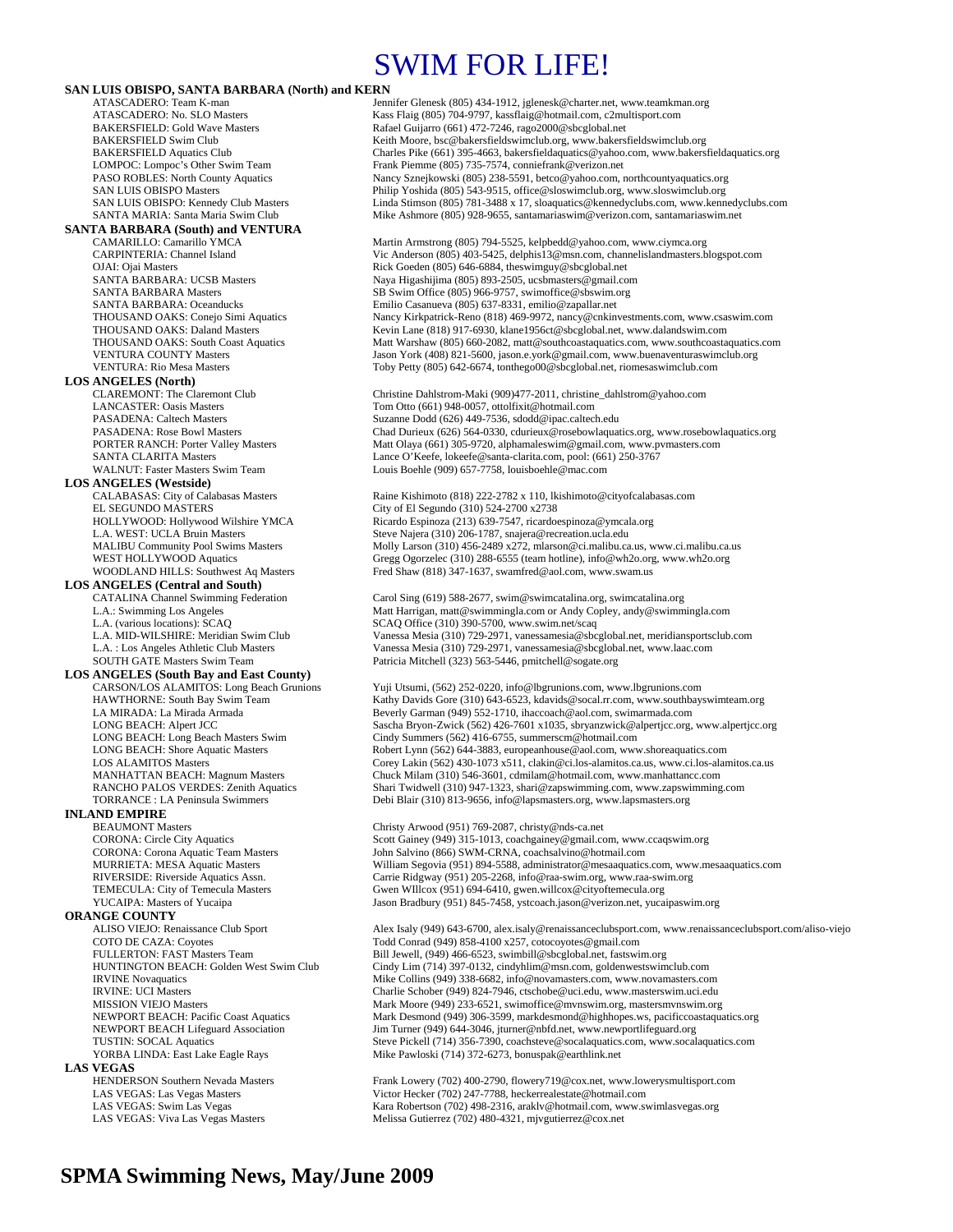# SPMA Competition Information and Instructions

**Rules:** Current USMS and SPMA rules will govern. All events are timed finals. Swimmers must check in with the Clerk of Course for deck seeded events that they wish to swim. After an event has been officially closed, swimmers may not check in. Age as of the last day of the meet determines age group for the meet for short course yards, and age as of December 31st of the year of competition determines age for long course and short course meters meets. You must be 18 years of age to register with SPMA and compete in meets.

**Eligibility:** Events are open to any **current** USMS registered swimmer or a foreign swimmer with a valid travel permit. SPMA swimmers are encouraged to submit their registration application with the submitted entry card, if NOT currently registered.

**Affiliation:** A swimmer's affiliation as stated on the consolidated entry card, if valid as of the first day of the meet, will apply throughout the meet, except that swimmers may unattach at any time.

**Submitted Times:** Please enter your best time, a reasonable estimate or a workout time. All times must be submitted on a SPMA consolidated entry card or a copy of a SPMA consolidated entry card (below). Do not mail in the meet entry form.

**Entry Confirmation:** To avoid any concern regarding receipt of entry card, enclose a self-addressed stamped envelope or postcard or mail card "Return Reply Request". No certified, registered or special delivery mail will be accepted. Receipt of entry will not be verified by phone.

**Strictly Forbidden**: Entering more than 5 individual events per day; using hand paddles in warm-up areas; diving in warm-ups unless in designated sprint lanes (entering the warm-up pool must be done with feet first with one hand in contact with the pool deck); use of any pacing device in competition; and smoking in any area where swimmers may be present.

**Open Water**: Swimmers using non-porous neoprene swim suits, wetsuits, or other non-porous attire will be ineligible for awards or place points.

> *Check out our website www.spma.net for up-to-date information*

SOUTHERN PACIFIC MASTERS ASSOCIATION • CONSOLIDATED ENTRY CARD

| Male<br>Name                |                                                      |  |                                       |                                                                       |              |                                         |                                                                                                                                                                                                                                |              |                                      |     |                             |                                          |     |  |
|-----------------------------|------------------------------------------------------|--|---------------------------------------|-----------------------------------------------------------------------|--------------|-----------------------------------------|--------------------------------------------------------------------------------------------------------------------------------------------------------------------------------------------------------------------------------|--------------|--------------------------------------|-----|-----------------------------|------------------------------------------|-----|--|
|                             |                                                      |  |                                       | Age_________                                                          |              |                                         | Club and the contract of the contract of the contract of the contract of the contract of the contract of the contract of the contract of the contract of the contract of the contract of the contract of the contract of the c |              |                                      |     |                             |                                          |     |  |
| Event<br>No.                | Event<br><b>FREESTYLE</b><br>No.<br>(Submitted Time) |  | <b>BACKSTROKE</b><br>(Submitted Time) |                                                                       | Event<br>No. | <b>BREASTSTROKE</b><br>(Submitted Time) |                                                                                                                                                                                                                                | Event<br>No. | <b>BUTTERFLY</b><br>(Submitted Time) |     | Event<br>No.                | <b>INDIV. MEDLEY</b><br>(Submitted Time) |     |  |
|                             | 50                                                   |  | 50                                    |                                                                       |              |                                         | 50                                                                                                                                                                                                                             |              |                                      | 50  |                             |                                          | 100 |  |
|                             | 100                                                  |  | 100                                   |                                                                       |              |                                         | 100                                                                                                                                                                                                                            |              |                                      | 100 |                             |                                          | 200 |  |
|                             | 200                                                  |  | 200                                   |                                                                       |              |                                         | 200                                                                                                                                                                                                                            |              |                                      | 200 |                             |                                          | 400 |  |
|                             | 400/500                                              |  |                                       |                                                                       |              |                                         |                                                                                                                                                                                                                                |              |                                      |     |                             | FOR OFFICE USE ONLY                      |     |  |
|                             | 800/1000                                             |  |                                       | No. of events ________ $\times$ \$ _______ = \$ ________<br>Surcharge |              |                                         |                                                                                                                                                                                                                                |              |                                      |     | Amt Rec'd                   |                                          |     |  |
| 1500/1650                   |                                                      |  | Total                                 |                                                                       |              |                                         |                                                                                                                                                                                                                                |              |                                      |     |                             |                                          |     |  |
| Include a copy of USMS card |                                                      |  |                                       | Signature on back is REQUIRED!                                        |              |                                         |                                                                                                                                                                                                                                |              |                                      |     | Include a copy of USMS card |                                          |     |  |

Late or incomplete entries (no fee, incomplete entry card, incomplete enty data) or entries postmarked after due date MAY **BE REJECTED!** 

ALL MASTERS swimmers are required to send a photo-copy of their USMS card with their entry card. ALL Masters swimmers may be asked to show their USMS card if requested at the meet.

"I, the undersigned participant, intending to be legally bound, hereby certify that I am physically fit and have not been otherwise informed by a physician. I acknowledge that I am aware of all the risks inherent in Masters swimming (training and competition), including possible permanent disability or death, and agree to assume all of those risks. AS A CONDITION OF MY PARTICIPATION IN THE MASTERS SWIMMING PROGRAM OR ANY ACTIVITIES INCIDENT THERETO, I HEREBY WAIVE ANY AND ALL RIGHTS TO CLAIMS FOR LOSS OR DAMAGES, INCLUDING ALL CLAIMS FOR LOSS OR DAMAGES CAUSED BY THE NEGLIGENCE, ACTIVE OR PASSIVE, OF THE FOLLOWING: UNITED STATES MASTERS SWIMMING, INC., THE LOCAL MASTERS SWIMMING COMMITTEES, THE CLUBS, HOST FACILITIES, MEET SPONSORS, MEET COMMITTEES, OR ANY INDIVIDUALS OFFICIATING AT THE MEETS OR SUPERVISING SUCH ACTIVITIES.

In addition, I agree to abide by and be governed by the rules of USMS."

## PLEASE SIGN:

Is this your first Masters Meet? Yes No

Read the meet information sheet carefully. Make your check payable as shown on the meet information sheet and mail it to the address shown. 12/94

|                                                | <b>DATE</b> |  | the contract of the contract of the contract of the contract of the contract of the contract of the contract of |  |
|------------------------------------------------|-------------|--|-----------------------------------------------------------------------------------------------------------------|--|
| Non-SPMA swimmers please include your address: |             |  |                                                                                                                 |  |

Street:

City, State, Zip: Electric Article Article Article Article Article Article Article Article Article Article Article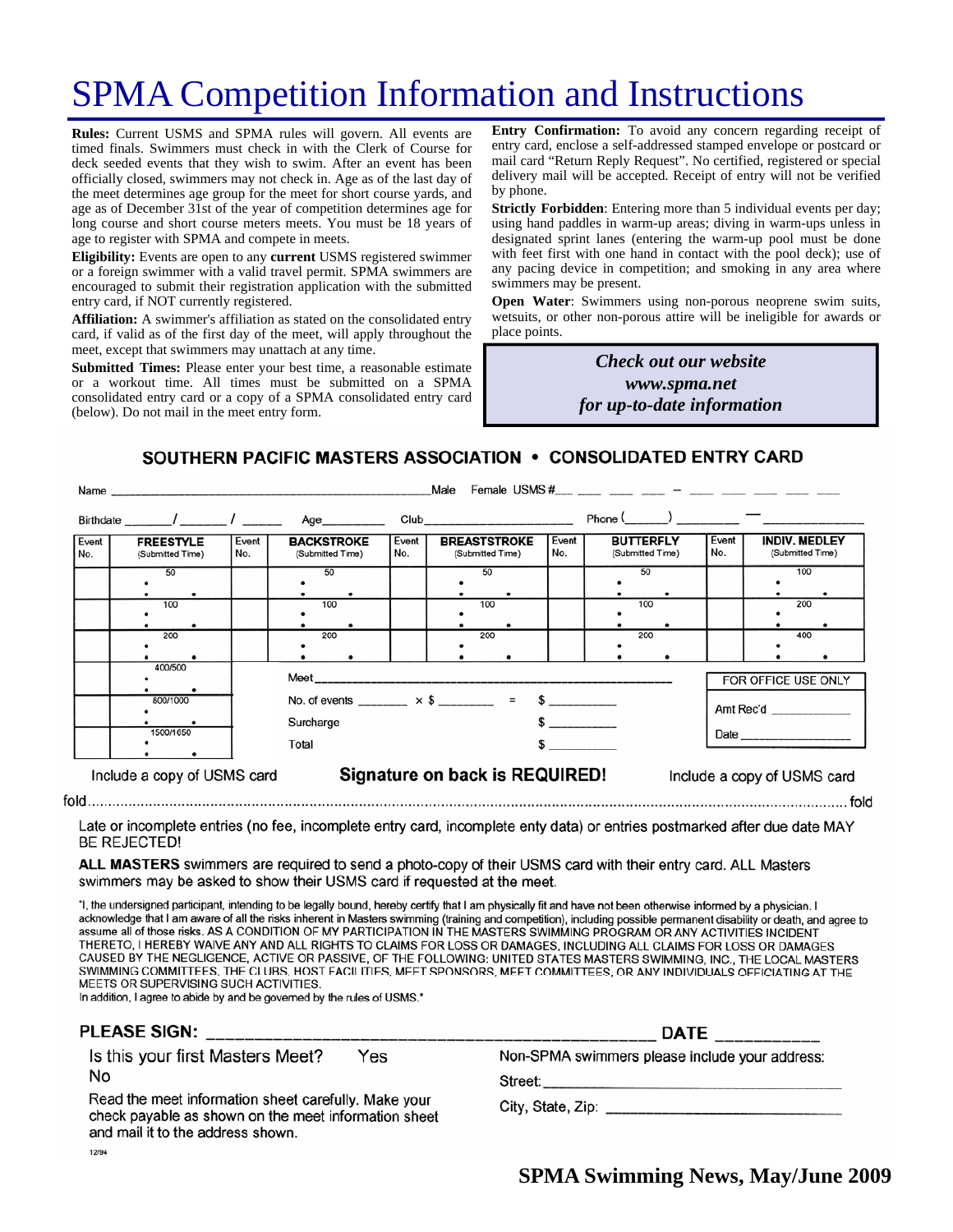## **Santa Clarita Masters LCM Swim Meet Sunday, May 17th, 2009**

#### Sanction number: 339-010

Santa Clarita Aquatic Center, 20850 Centre Pointe Pkwy.

**Directions:** *From the north*, take I-5 to the Valencia Blvd exit in Valencia. Go east several miles (Valencia Blvd turns into Soledad Canyon Rd) to Ruether Ave. Turn right and cross over railroad tracks. Turn right at Centre Pointe Pkwy. Turn left into driveway for Aquatic Center. *From the south*, take I-5 to Hwy. 14 north. Exit at Golden Valley Rd. Turn left onto Golden Valley Rd. Turn right on Centre Point Pkwy. Make a right into the driveway for the Aquatic Center. Parking available in both upper and lower parking lots.

**Entries:** The pre-entry postmark deadline is Saturday, May 9th. Deck entries for the 1500 m Freestyle will close at 8:45 a.m.; all other deck entries close at 11:00 a.m. Age on December 31, 2009 determines age group for the meet. You must be at least 18 years of age to compete.

**Seeding:** All events will be deck seeded slowest to fastest, by entered time, ages and sexes combined. Check-in is not required in order to be deck seeded, except swimmers must check in to swim the 1500 m Freestyle and the 400 m Freestyle.

**Relays:** All relays will be deck entered. Relay fees are \$4.00 per relay due upon entry. For each relay swimmer who is not entered in individual events, a fee of \$5.00 and a signed liability release must be submitted with the relay entry.

**Awards:** Individual: SPMA ribbons for places 1 to 3. Relay: SPMA ribbons for first place.

**Entry Fees:** \$20.00 per swimmer flat fee. Deck entries allowed for a total of \$30.00.

**Checks payable to**: City of Santa Clarita.

Mail consolidated entry card, a copy of your 2009 USMS card, and check to: Santa Clarita Aquatic Center, c/o Santa Clarita Masters Club, 20850 Centre Pointe Pkwy, Santa Clarita, CA 91355.

**Questions:** Meet Directors, Chris Lundie, (661) 250-3771, clundie@santa-clarita.com; Lance O'Keefe, (661) 250-3767, lokeefe@santa-clarita.com; Mike Coash, (661) 250-3760, mcoash@santa-clarita.com.

> **Sunday, May 17, 2009**  1500 warm-up at 8:00 a.m. 1500 starts at 9:00 a.m. 1. 1500 m Freestyle (check-in required) Additional warm-up after 1500 Event #2 starts at noon 2. 200 m Mixed Freestyle Relay

- 3. 100 m Butterfly
- 4. 200 m Freestyle
- 5. 100 m Breaststroke
- 6. 50 m Freestyle
- 7. 200 m Individual Medley
- 8. 400 m Freestyle (check-in required)
- 9. 100 m Backstroke
- 10. 50 m Butterfly
- 11. 400 m Individual Medley
- 12. 200 m Breaststroke
- 13. 100 m Freestyle
- 14. 50 m Backstroke
- 15. 200 m Butterfly
- 16. 50 m Breaststroke
- 17. 200 m Backstroke
- 18. 200 m Mixed Medley Relay

## **Mission Viejo Nadadores LCM Swim Meet Sunday, June 7th, 2009**

#### Sanction number: 339-011

Mission Viejo Pool is an outdoor, 25-yd. by 50-m competition pool at the Marguerite Aquatic Center, 27474 Casa Del Sol, Mission Viejo.

**Directions:** From the north or south, take the I-5 Freeway to the Alicia Parkway exit in Mission Viejo. Go east (away from the ocean) to Trabuco Road. Turn right on Trabuco to Marguerite Parkway. Go left on Marguerite to Casa Del Sol, turn right onto Casa Del Sol, and turn into the driveway for pool parking. There will be no parking in the upper parking lot. No tennis parking on Marguerite allowed.

**Entries:** The pre-entry postmark deadline is Saturday, May 30th. Deck registration is permitted. Deck entries will close at 8:00 a.m. for the 1500 m Freestyle and at 10:30 a.m. for all other events. Age on December 31, 2009 determines age group for the meet. You must be at least 18 to compete.

**Seeding:** All events will be deck seeded slowest to fastest, by entered time, ages and sexes combined. Check-in is not required in order to be deck seeded, except swimmers must check in to swim the 400 and 1500 m Freestyle and the 400 m Individual Medley.

**Relays:** All relays will be deck entered on SPMA relay forms available at the meet. Relay fees are \$2.00 per relay due upon entry. For each relay swimmer who is not entered in individual events, a fee of \$10.00 and a signed liability release must be submitted with the relay entry.

**Awards:** Individual: SPMA ribbons for places 1 to 3. Relay: SPMA ribbons for first place.

**Entry Fees:** \$20.00 per swimmer flat fee. Deck entries allowed for a total of \$30.00.

**Checks payable to**: Mission Viejo Nadadores (MVN)

Mail consolidated entry card, a copy of your 2009 USMS card, and check to: Mission Viejo Nadadores — Mark Moore, 25108-B Marguerite Parkway #391, Mission Viejo, CA 92692.

**Questions:** Meet Director, Mark Moore (949) 489-1847; coachmark@mastersmvnswim.org.

**Snack Bar**: Hot and cold drinks, snacks, and food will be available for purchase.

#### **Sunday, June 7, 2009**

1500 warm-up at 8:00 a.m. 1500 starts at 8:30 a.m. 1. 1500 m Freestyle (check-in required) Additional warm-up after 1500 Event #2 will start no earlier than 11:00 a.m. 2. 400 m Individual Medley (check-in required) 3. 200 m Freestyle 4. 50 m Butterfly 5. 100 m Backstroke 6. 200 m Breaststroke 7. 200 m Medley Relay (men, women, or mixed) 8. 200 m Individual Medley 9. 200 m Butterfly 10. 50 m Breaststroke 11. 200 m Backstroke 12. 100 m Freestyle 13. 100 m Butterfly 14. 50 m Backstroke 15. 200 m Freestyle Relay (men, women, or mixed) 16. 100 m Breaststroke 17. 50 m Freestyle

18. 200 m Fun Fin Relay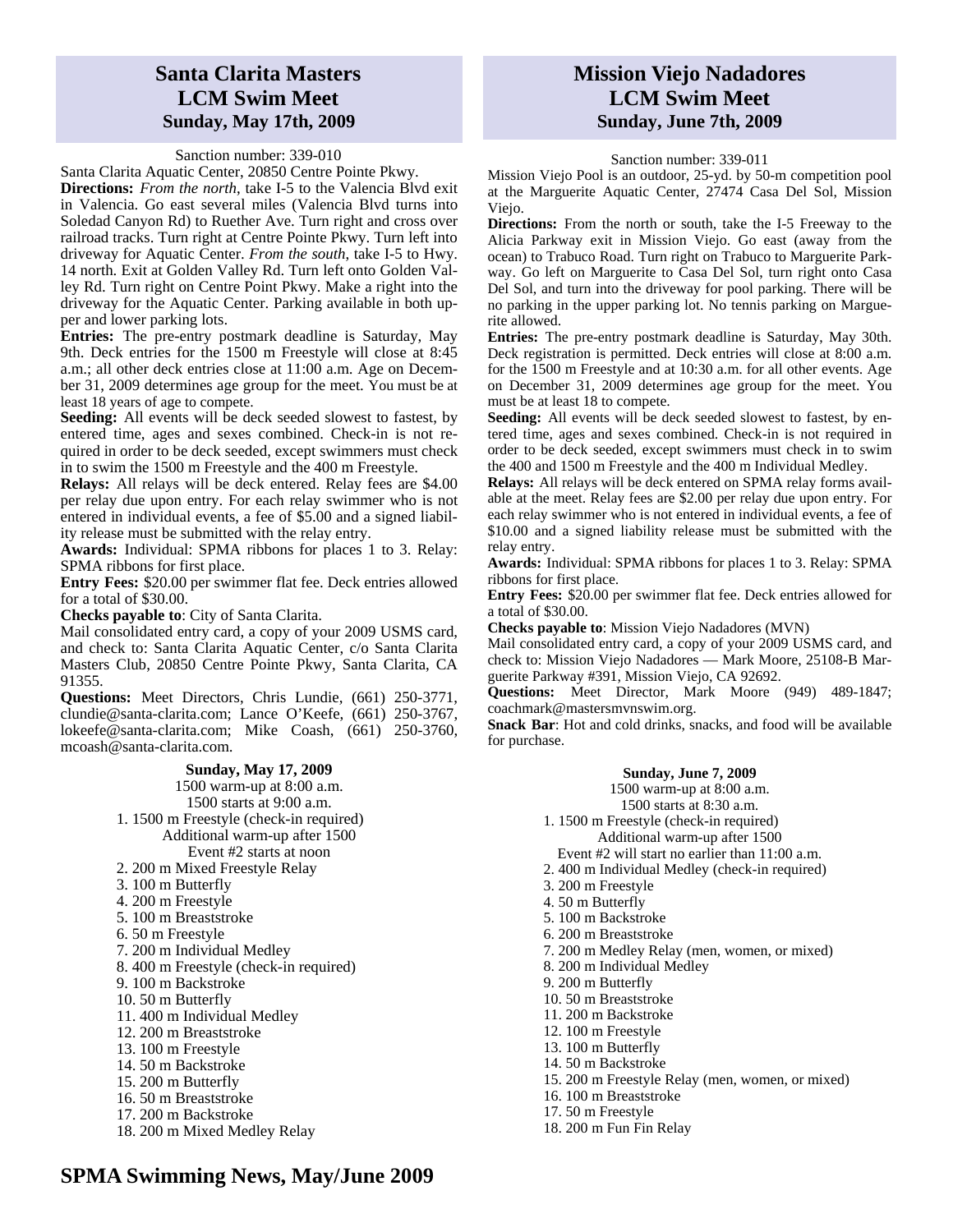## **Las Vegas Masters LCM Swim Meet Saturday, June 20th, 2009**

#### Sanction number: 339-012

Desert Breeze Park, 8275 W. Spring Mountain Road, indoor 50 meter by 25-yard pool. Lanes will be available for warm-up.

**Directions:** From the I-15 Fwy., take the Spring Mountain Rd West exit. Turn west on Spring Mountain Road and go 4 1/2 miles to the pool.

**Entries:** Pre-entry postmark deadline: Saturday, June 13th. On deck registration permitted. Deck entries will close at 12:30 p.m. for the first 6 events. Deck entries will close at 1:00 p.m. for the remaining events. Age on December 31, 2009 determines age group for the meet. You must be at least 18 to compete.

**Seeding:** All events will be deck seeded slowest to fastest, by entered time, ages and sexes combined. Check-in is not required in order to be deck seeded except swimmers *must* check in to swim the 400 meter freestyle.

**Relays:** All relays will be deck entered, on SPMA relay forms available at the meet. Relays are *free*. For each relay swimmer who is not entered in individual events, a fee of \$5.00 and a signed liability release must be submitted with the relay entry.

**Awards:** Individual: SPMA ribbons for places 1 to 3. Relay: SPMA ribbons for first place.

**Entry Fees:** \$3.00 per each individual event entered and a \$10.00 surcharge per swimmer. Note that deck entrants will pay an additional \$10.00 entry charge.

**Checks payable to**: Las Vegas Masters

Mail consolidated entry card, copy of 2009 USMS card, and check to: Las Vegas LCM Meet, P. O. Box 204, Lake Forest, CA 92609-0204.

**Questions:** Meet Director, Victor Hecker (702) 247-7788. Meet Entries: Robert Mitchell (949) 689-7946, mitchellrobert@cox.net.

#### **Saturday, June 20, 2009**

Warm-up at noon

Meet starts at 1:00 p.m.

- 1. 400 m Freestyle (check-in required)
- 2. 50 m Butterfly
- 3. 100 m Freestyle
- 4. 100 m Backstroke
- 5. 200 m Freestyle
- 6. 50 m Breaststroke
- 7. 100 m Butterfly
- 8. 50 m Freestyle
- 9. 50 m Backstroke
- 10. 200 m Individual Medley
- 11.100 m Breaststroke
- 12.200 m Medley Relay
- 13.200 m Freestyle Relay

## **Newport Beach Lifeguards Balboa-Newport Pier-to-Pier Saturday, July 11th, 2009**

Sanction number: 339-014

**Distance:** 2 miles

**Location:** Start from the beach next to the Balboa Pier. Swim to a buoy offshore, turn right shoulder to buoy, and then up the coast to a buoy just off the Newport Pier. Round right shoulder to buoy at the Newport Pier and finish on shore in front of Lifeguard Headquarters. It is always recommended that swimmers wear a bright cap and be accompanied by a paddler.

**Check-in:** Registration is at 9:00 a.m. at Lifeguard Tower "M," next to the Balboa Pier. The swim starts at 10:00 a.m.

**Entries:** Pre-registration is \$25.00 (includes a T-shirt) and is due by Tuesday, June 30th. Register for both this swim and the August 25th Don Burns Corona del Mar swim for \$45.00.

To enter, send a copy of your 2009 USMS card, an SPMA consolidated card, and your T-shirt size with your check payable to: N.B.O.L.A. Mail to: Nadine Turner, One Giverny, Newport Coast, CA 92657.

Application and Additional Information: www.newportlifeguard.org, Nadine Turner, (949) 640-5350; nadineturner3@cox.net

## **Semana Nautica Sports Festival Santa Barbara 6-mile Swim Sunday, July 12th, 2009**

#### Sanction number: 339-025

**Distance:** 6 miles

**Location:** Goleta Beach to Arroyo Burro Beach, Santa Barbara. Start on the west side of Goleta pier. There is no charge for parking at either beach, carpooling from finishing beach will be arranged the morning of the swim. Water temperature varies from 58-65°F in June and July. This swim is for experienced swimmers *only*! Participants must bring board/kayak and paddler to accompany them in the ocean swim. No wetsuits.

**Check-in:** Registration begins at 7:30 a.m. The swim starts at 9:00 a.m.

**Entries:** Pre-registration is \$40.00 and entries must be received by Friday, July 3rd. No beach entries. T-shirts are \$15.00.

To enter, print and complete the entry form at www.semananautica.com or send a copy of your 2009 USMS card, an SPMA consolidated card, and your T-shirt size with your check payable to: Jane Cairns, 5094 Cathedral Oaks Rd, Santa Barbara, CA 93111. Include a list of recent ocean swims completed.

**Additional Information:** Jane Cairns, (805) 886-8123, janeswims@juno.com

## **Seal Beach Swim Club, 37th Seal Beach Rough Water Swim, Sunday, July 12th, 2009**

Sanction number: 339-015

**Distance:** 1-mile and 5-kilometer events.

**Location and directions:** Take the 405 Fwy to Seal Beach Blvd. South, turn right on Pacific Coast Hwy, and then left on Main St. Make a right turn on Ocean Ave. Parking is available in the lot on the left side for a fee. Note that parking on Ocean Ave. and side streets is limited to one hour.

**Check-in:** Check-in times vary with event. Check-in starts at 6:30 a.m. for the 5K swim, you must check in by 7:15 a.m., and the start is at 8:00 a.m. The 1-mile check-in is at 8:00 a.m. with an approximate 9:30 a.m. start time.

**Entries:** Pre-registration is \$25.00 and must be postmarked by Friday, June 26th. Race day registration is \$30.00.

To enter, send a copy of your 2009 USMS card, and a completed SPMA consolidated card with your check payable to: Seal Beach Swim Club. Mail to: S.B.R.W.S., P. O. Box 605, Seal Beach, CA 90740.

**Additional Information:** Maria Fattal, (562) 430-1092; sbvbcmaria@yahoo.com; www.sealbeachswimclub.org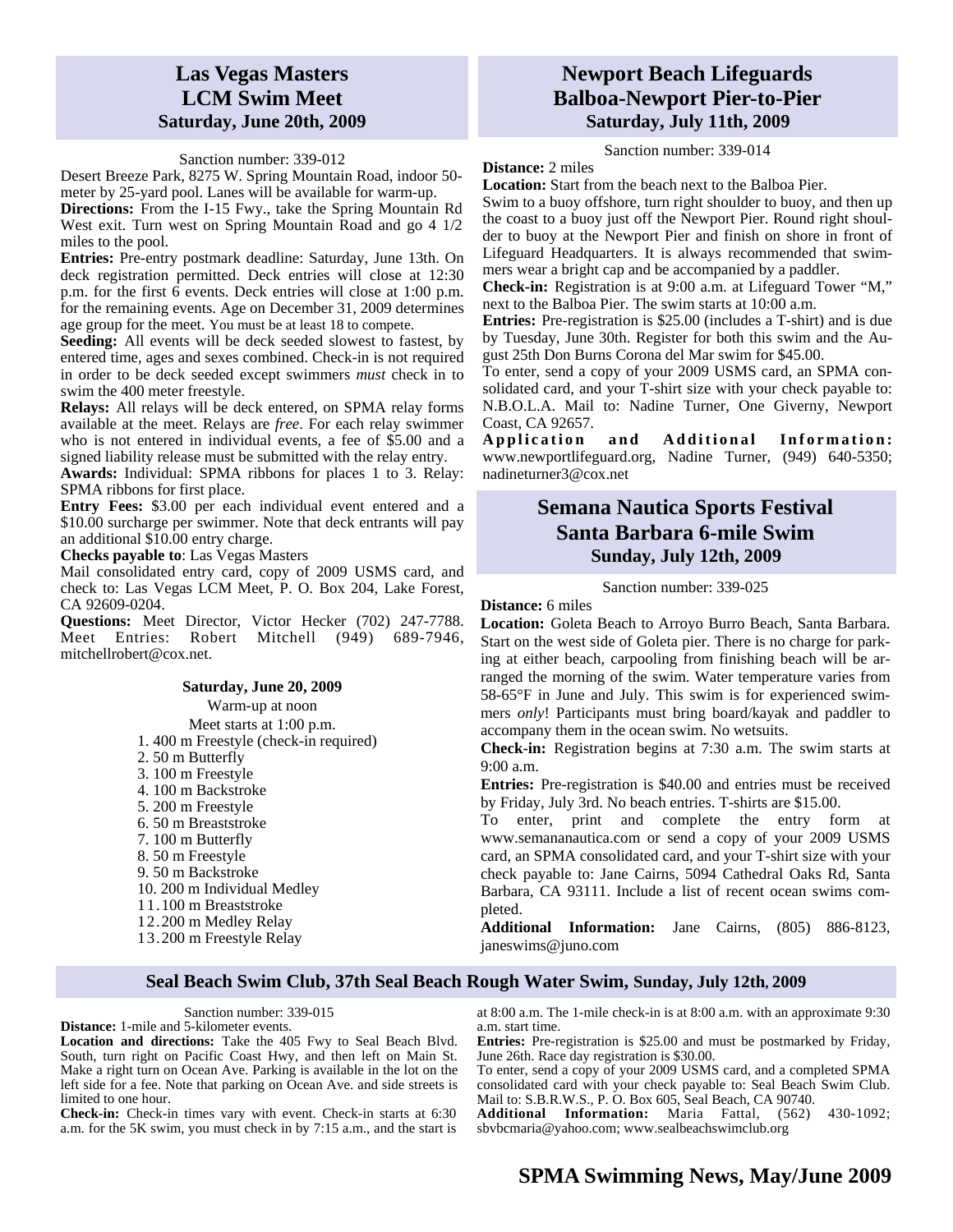## **Mission Viejo Nadadores LCM Relay Meet Sunday, July 5th, 2009**

### Sanction number: 339-013

Mission Viejo Pool is an outdoor, 25-yd. by 50-m competition pool at the Marguerite Aquatic Center, 27474 Casa Del Sol, Mission Viejo.

**Directions:** From the north or south, take the I-5 Freeway to the Alicia Parkway exit in Mission Viejo. Go east (away from the ocean) to Trabuco Road. Turn right on Trabuco to Marguerite Parkway. Go left on Marguerite to Casa Del Sol, turn right onto Casa Del Sol, and turn into the driveway for pool parking. There will be no parking in the upper parking lot. No tennis parking on Marguerite allowed.

**Entries:** This will be a deck entered meet. Entry cards for events 1 to 4 are due by 8:45 a.m., events 5 to 8 by 10:00 a.m., events 9 to 12 by 10:30 a.m., and events 13 to 15 by 11:00 a.m. Age on December 31, 2009 determines age group for the meet. You must be at least 18 to compete.

**Seeding:** All events will be deck seeded slowest to fastest, by entered time, ages and sexes combined.

**Relays:** All relays will be deck entered on SPMA relay forms available at the meet. Relay fees are \$10.00 per relay due upon entry.

**Awards:** SPMA ribbons for first through third place.

**Entry Fees:** \$15.00 per swimmer surcharge. Swimmers must complete a consolidated entry card and provide a photocopy of their 2009 USMS card.

**Questions:** Meet Director, Mark Moore, (949) 489-1847; coachmark@mastersmvnswim.org.

**Snack Bar:** Hot and cold drinks, snacks, and food will be available for purchase.

#### **Sunday, July 5, 2009**  Warm-up at 8:30 a.m. Meet starts at 10:00 a.m.

- 1. Women's 400 m Medley Relay
- 2. Men's 400 m Medley Relay
- 3. Women's 200 m Freestyle Relay
- 4. Men's 200 m Freestyle Relay
- 5. Women's 400 m Freestyle Relay
- 6. Men's 400 m Freestyle Relay
- 7. Women's 200 m Medley Relay
- 8. Men's 200 m Medley Relay

## **10 minute break**

9. Women's 800 m Freestyle Relay

#### 10. Men's 800 m Freestyle Relay **15 minute break**

- 11. Mixed 400 m Medley Relay
- 12. Mixed 200 m Freestyle Relay
- 13. Mixed 400 m Freestyle Relay
- 14. Mixed 200 m Medley Relay

### **10 minute break**

15. Mixed 800 m Freestyle Relay

# **For a complete list of open water events in the Southern California area, including those not**

**sanctioned by SPMA, visit:** 

# *www.spma.net*

*Click on Open Water & Long Distance* 

## **Santa Barbara Masters Reg Richardson Memorial LCM Meet Saturday, July 11th, 2009**

### Sanction number: 339-016

The Reg Richardson Memorial Meet is part of Semana Nautica, Santa Barbara's annual summer sports festival, now in its 71th year! Learn more at www.semananautica.com. Los Banos Del Mar Pool, 401 Shoreline Drive, Santa Barbara.

**Directions:** From the 101 Freeway going north, exit at Cabrillo Blvd. (off-ramp is in the fast lane). Turn towards the ocean and drive west along the beach. Cabrillo Blvd. becomes Shoreline Drive at Castillo St., which dead-ends at the pool. From the 101 Freeway going south, exit at Castillo St. Turn right and the pool is at the end of Castillo. Parking is available on Castillo St. and in the lot behind the pool. The parking lot entrance is west of the pool at Harbor Way and Shoreline Drive. There is a parking fee at the lot.

**Entries:** Pre-entry postmarked deadline: Thursday, July 2nd. On deck registration permitted. Deck entries will close at 8:45 a.m. for the 1500 m Freestyle and 10:30 a.m. for all other events. Age on December 31, 2009 determines age group for the meet.

**Seeding:** All events will be deck seeded slowest to fastest, by entered time, ages and sexes combined. Check-in is not required in order to be deck seeded, except swimmers *must* check in to swim the 1500 m Freestyle.

**Relays:** The 200 m Freestyle relay will be deck-entered. Relay fees are \$5.00 per relay due upon entry. All relays must be submitted on SPMA relay forms that will be available at the meet. For each relay swimmer who is not entered in individual events, a signed liability release must be submitted with the relay entry.

**Awards:** Individual: SPMA ribbons for places 1 to 3. Relay: SPMA ribbons for first place.

**Entry Fees:** There is a \$25.00 flat fee per swimmer. For relay-only swimmers, the fee is \$5.00. Deck entries allowed for an additional \$10.00 charge.

#### **Checks payable to**: Santa Barbara Swim Club

Mail consolidated entry card, a copy of your 2009 USMS card, and check to: Santa Barbara Swim Club, P. O. Box 204, Lake Forest, CA 92609-0204.

**Questions:** Santa Barbara Swim Club Office (805) 966-9757, sbsc@sbswim.org. Meet Processing, Robert Mitchell, (949) 689-7946, mitchellrobert@cox.net.

#### **Saturday, July 11, 2009**  Warm-up at 8:00 a.m.

1500 m Freestyle starts at 9:00 a.m.

- 1. 1500 m Freestyle Additional warm-up after 1500 m Freestyle Event #2 starts at 11:00 a.m.
- 2. 100 m Freestyle
- 3. 100 m Breaststroke
- 4. 200 m Individual Medley
- 5. 50 m Freestyle
- 6. 200 m Butterfly
- 7. 50 m Breaststroke
- 8. 100 m Backstroke
- 9. 200 m Freestyle
- 10. 100 m Butterfly
- 11. 50 m Backstroke
- 12. 200 m Breaststroke
- 13. 50 m Butterfly
- 14. 200 m Backstroke
- 15. 200 m Freestyle Relay (men, women, or mixed; deck enter)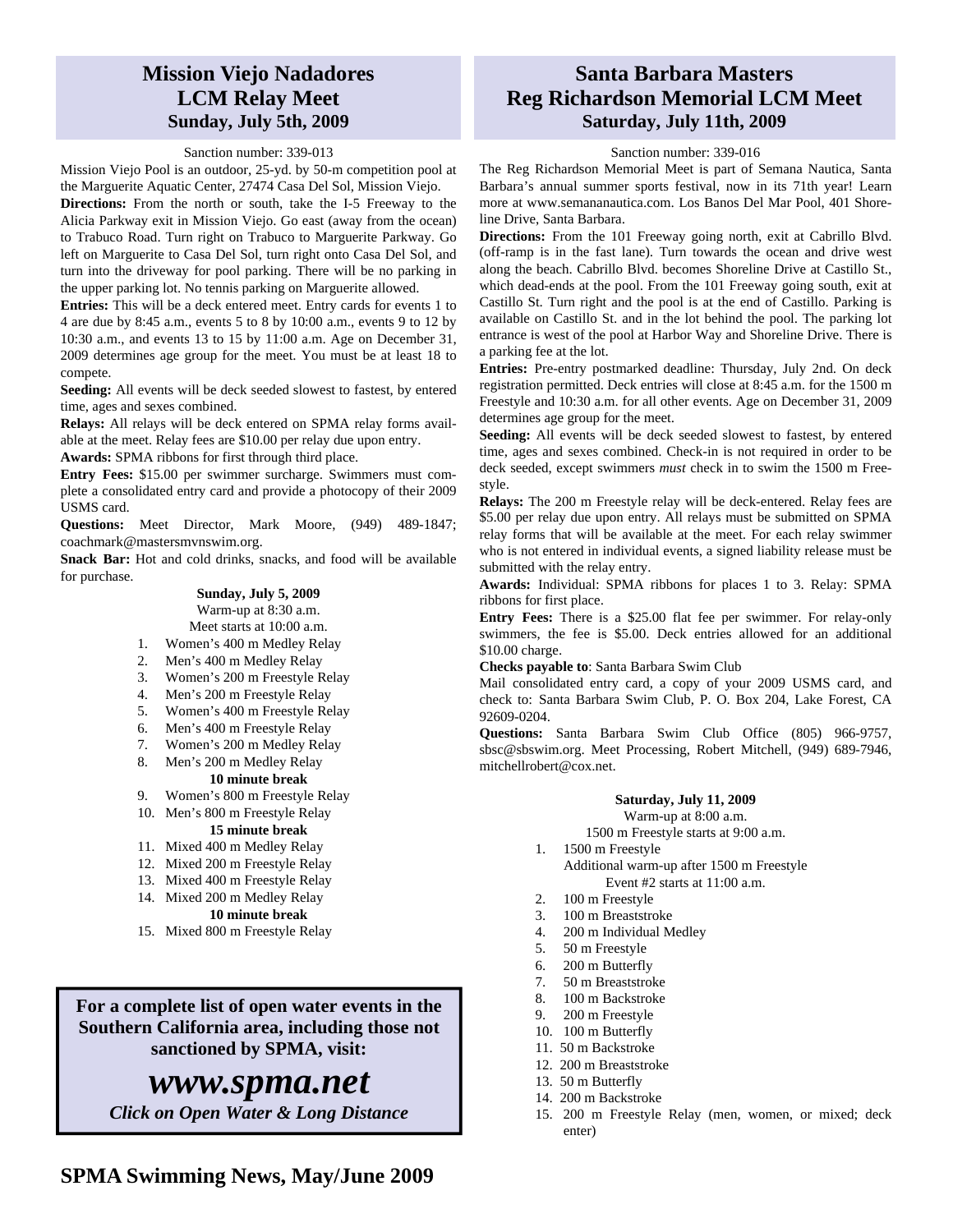## **Conejo Simi Aquatics LCM Regional and Zone Championships Cal Lutheran University, Samuelson Aquatics Center Friday to Sunday, July 24th to 26th, 2009**

### Sanction number: 339-017

The Samuelson Aquatics Center at Cal Lutheran University is an outdoor, 25 yard x 50-meter pool with 8 swimming lanes and an electronic score board with Daktronics timing system. Seven lanes will be used for competition, and one for warm-up and warm-down during the meet.

**Directions:** Cal Lutheran University is located off the 23 North Freeway from the 101 at Thousand Oaks. Exit 23 North at Olsen, turn left (west) and the University pool is approx 3 miles on the right.

**Fees:** Flat fee of \$40.00 if postmarked on or before Tuesday, July 14th. Entries postmarked or submitted after midnight on July 14th will be subject to a \$10.00 late fee. *All entries not received by 8:00 p.m. on Saturday, July 18th will be rejected. No individual deck entries will be allowed.* Check www.spma.net for availability of online entries. Relay-only swimmers: Swimmers who plan to swim only in relays may do so, for a \$10.00 fee. Relay-only swimmers must also sign a consolidated entry card and may deck enter the meet. Swimmers are limited to entering and swimming a total of 7 individual events for the entire meet (but no more than 5 per day), plus relays.

**Seeding**: Men and women will be seeded together for the 400, 800 and 1500 m Freestyle and 400 m Individual Medley, based on entry time. The 1500 and 800 m Freestyle will be limited to the first 50 entries for each event. Men and women will swim separately for all other individual events. Scoring will be separate, by gender and age group. All individual events will be seeded and swum slowest to fastest.

**Check-in:** Check-in is required for the 400, 800 and 1500 m Freestyle events and the 400 IM. Check-in will close at 2:30 p.m. Friday for the 1500, 8:00 a.m. Saturday for the 400 m Freestyle, 8:00 a.m. Sunday for the 800 m Freestyle, and 9:00 a.m. Sunday for the 400 IM.

**Awards:** Custom medals for individual places 1st to 3rd, SPMA ribbons for places 4th to 6th for each age group and gender. Custom medals for 1st place relay teams, SPMA ribbons for 2nd and 3rd places. Special awards for high point male and female swimmer in each age group, based on points from individual events. Awards to top 8 clubs, based on combined scoring for men and women, individual events plus relays, including mixed relays.

**Entries:** Mail entry card, copy of 2009 USMS card, and check (payable to Conejo Simi Aquatics) to: Conejo Simi Aquatics, Meet Administrator Bev Pierson, c/o 935 Calle Collado, Thousand Oaks, CA 91360. Receipt of entry will *NOT* be verified by phone. Send a SASE or stamped postcard for return receipt.

**Questions:** Meet director: Bev Pierson (805) 376-3042, beverly.pierson@gmail.com.

*Please read the general information on entering swim meets on the third page of this newsletter!* 

**Friday, July 24, 2009 Warm-up at 2:00 p.m. Meet starts at 3:00 p.m.** 

Check-in for the 1500 m Freestyle will close at 2:30 p.m. 1. 1500 m Freestyle (Women, Men)

### **Saturday, July 25, 2009 Warm-up at 7:30 a.m. Meet starts at 9:00 a.m.**

Check-in for the 400 m Freestyle will close at 8:00 a.m.

- 2. 400 m Freestyle (Women, Men)
- 3. Women's 50 m Butterfly
- 4. Men's 50 m Butterfly
- 5. 400 m Freestyle Relay (Women, Men, Mixed)
- 6. Women's 100 m Breaststroke
- 7. Men's 100 m Breaststroke
- 8. Women's 200 m Butterfly
- 9. Men's 200 m Butterfly
- 10. Women's 100 m Freestyle
- 11. Men's 100 m Freestyle
- 12. Women's 100 m Backstroke
- 13. Men's 100 m Backstroke
- 14. Women's 200 m Individual Medley
- 15. Men's 200 m Individual Medley
- 16. Women's 50 m Breaststroke
- 17. Men's 50 m Breaststroke
- 18. 400 m Medley Relay (Women, Men, Mixed)
- 19. 800 m Freestyle Relay (Women, Men, Mixed)

### **Sunday, July 26, 2009 Warm-up at 7:30 a.m. Meet starts at 9:00 a.m.**

Check-in for the 800 m Freestyle will close at 8:00 a.m. 20. 800 m Freestyle (Women, Men)

- 21. Women's 200 m Backstroke
- 22. Men's 200 m Backstroke
- 23. Women's 50 m Freestyle
- 24. Men's 50 m Freestyle
- 25. 400 m Individual Medley (Women, Men)
- 26. Women's 100 m Butterfly
- 27. Men's 100 m Butterfly
- 28. Women's 50 m Backstroke
- 29. Men's 50 M Backstroke
- 30. Women's 200 m Freestyle
- 31. Men's 200 m Freestyle
- 32. Women's 200 m Breaststroke
- 33. Men's 200 m Breaststroke
- 34. 200 m Medley Relay (Women, Men)
- 35. 200 m Freestyle Relay (Women, Men)
- 36. Mixed 200 m Medley Relay
- 37. Mixed 200 m Freestyle Relay

**Relays:** A swimmer may swim only one relay in each of events 5, 18, and 19 (e.g., Women, Men or Mixed). For entry information, please see the additional information online at www.spma.net.